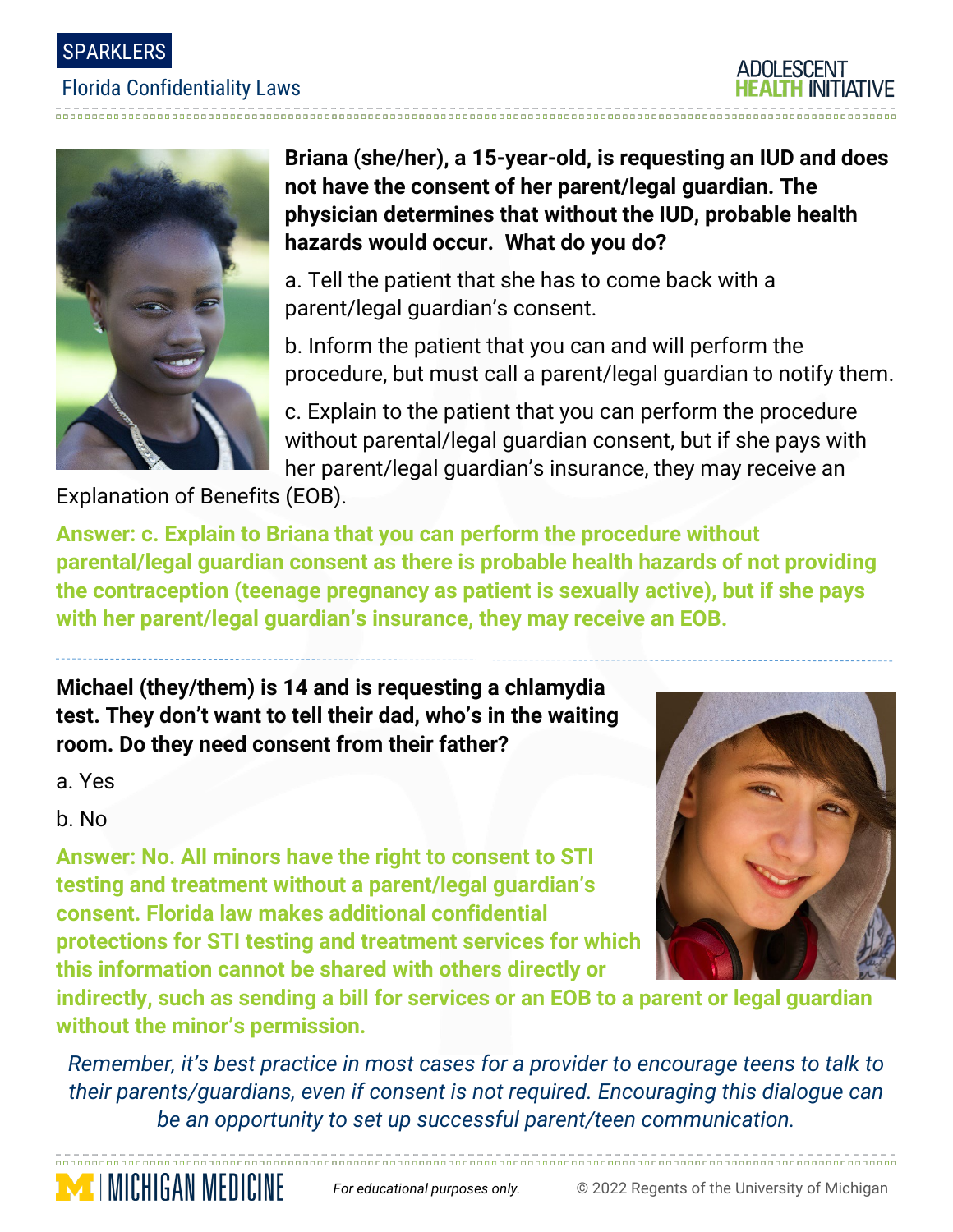

#### Florida Confidentiality Laws





## **Jade (she/her) is 16 years old. Can she receive a pregnancy test AND prenatal care without informing her parent/legal guardian?**

- a. Yes
- b. No
- c. It depends on physician determination

**Answer: c. Minors may be able to consent to pregnancy testing without parent/legal guardian consent if they are married, pregnant, or a parent, or based on physician determination if probable health hazards would occur if these services were not provided. However, if she was pregnant, she could consent to** 

**prenatal care as it is care related to the pregnancy.** 



**MEDICHIGAN MEDICINE** 

# **Carlos (he/him) is 15 years old and needs mental health care. Which of these statements is true for him?**

a. He can consent to counseling without his parent/legal guardian's knowledge or consent.

- b. If he needs to, he can consent to depression medication without his parent/legal guardian's consent.
- c. If he needs to, he can get inpatient treatment without his parent/legal guardian's consent.

d. Actually, he needs to get his parent/legal guardian's consent for any sort of mental health treatment.

**Answer: a. Minors 13 and older can consent on their own to outpatient mental health services as long as visits do not exceed two visits during a one-week period. Since he's 15, Carlos can consent to counseling without his parent/legal guardian's knowledge or consent, but would still need a parent to consent for mental health medications or inpatient mental health care. However, his mental health service provider** *may* **advise his parent of services provided or needed.**